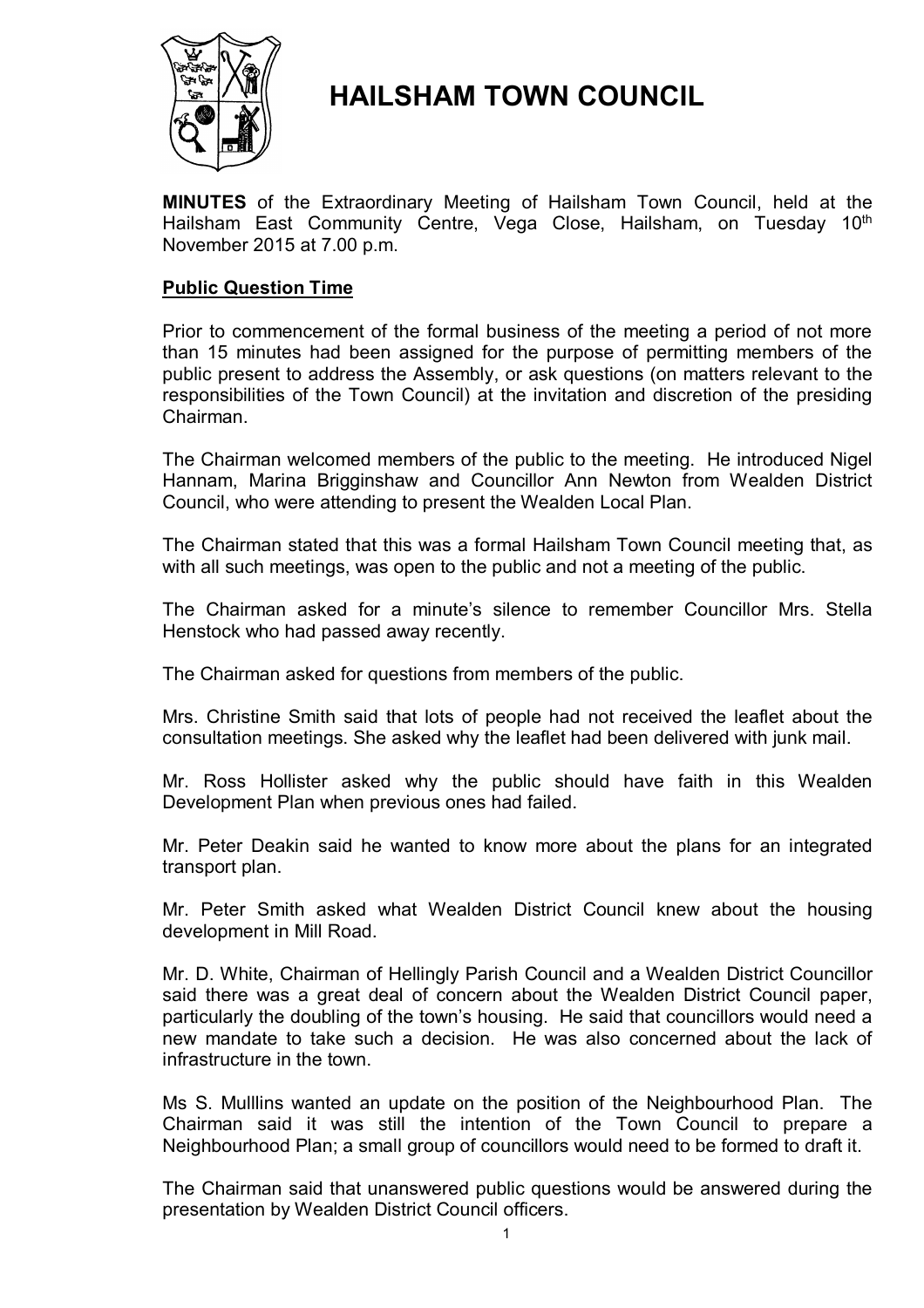- HTC/15/ 4x/187 **Present:** Councillors: Mrs. B. H. Beckett, F. Berry, Mrs. L. J. Collinson, N. A. Collinson, Ms C. Collinson-O'Toole, N. S. Coltman (Chairman), Mrs. S.P. M. Cottingham, R. T. Grocock, Mrs. B. Holbrook, P. S. Holbrook, Mrs. M. Laxton, G. Moore, M. A. Pinkney, J. Puttick, Ms A. O'Rawe (Vice-Chairman), P. D. Soane, C. A. Tasane, C. Triandafyllou, Mrs. S. Van Der Geyton, Miss J. R. Wells and A. Willis.
- 188 **Officers in Attendance:** J. Harrison (Town Clerk), M. Caira (Deputy Town Clerk and Business Enterprise Manager), Mrs. M. Hagger (Finance Officer), Mrs. K Giddings D. Saxby and T. Hall.

## 189 **Apologies for Absence:**

Apologies for absence were received and accepted from Councillors Mrs. M. Burt and Mrs. A Triandafyllou.

#### **Declarations of Interest**

- 190.1 The Town Clerk explained that all Hailsham Town Councillors who were also Wealden District Councillors had signed the Declarations of Interest book and had no need to declare an interest separately at this meeting.
- 190.2 However, Councillors N. Collinson, Coltman, Grocock, M. Pinkney, Ms O'Rawe and C. Triandafyllou all declared an interest at this time as they were Wealden District **Councillors**

## **Wealden Local Plan – Presentation By Wealden District Council Officers**

- 191.1 Mr. Nigel Hannam spoke in respect of the Plan, details of which are attached as Appendix HTC/16/4/191A to these minutes.
- 191.2 He asked for councillors' questions, but first addressed the member of the public's question about the notice of this meeting being sent with junk mail. He said the leaflets had been delivered by Royal Mail; he accepted this was not a perfect solution but it was prohibitively expensive to send individual letters via normal postal services. There had also been press and radio publicity.
- 192. Councillor Soane thanked the Wealden officers for attending. He said that decisions taken in haste normally make for bad decisions. The scale of this proposed development was unprecedented. He asked why the haste and how can we be sure that all the alternatives had been explored?

Mr. Hannam said that Wealden needed to produce a timely plan that would stand up to the scrutiny of the Government's Planning Inspector. Whilst trying to ensure developers did adhere to the needs of the community and did not build outside of the planned areas.

193. Councillor Mrs. M Laxton said that the A27 corridor needed massive investment.

> Mr. Hannam said that Wealden District Council is pursuing this with the relevant authorities.

194 Councillor Berry asked about net migration levels into the area and because the information was not available at the meeting he said he would email his question.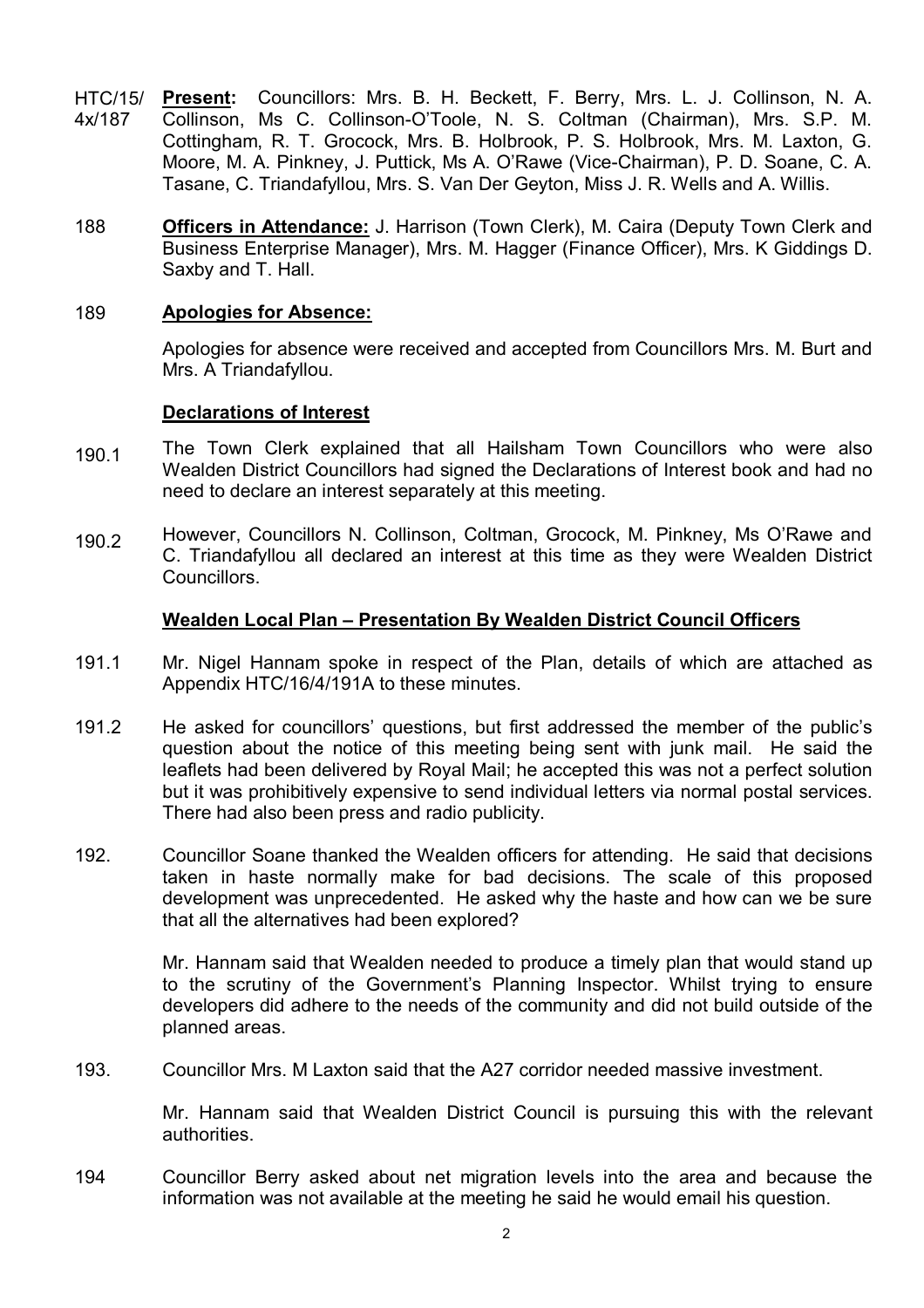195 Councillor C. Triandafyllou asked what affect these proposals would have on conservation areas.

> Mr. Hannam said there is a separate plan for the conservation areas and the public is encouraged to review and respond to the consultation.

196 Councillor Soane said the litmus test would be if Hailsham would be a better place to live post development and challenged someone to answer this simple question.

Mr. Hannam said that it was the plan to create a better place to live and work.

197 Councillor Mrs. L. Collinson said why would the delivery of infrastructure be different this time when there had been so many empty promises in the past. She said that a special healthcare facility was needed.

> Councillor Miss Wells asked what is being done now to deal with the current levels of oversubscription of doctors.

> District Councillor Mrs. Newton said that it would be for the Town Council to lobby healthcare providers.

198 Councillor Mrs. Laxton said she was concerned about future employment – where were the extra jobs that would be needed to sustain this increase in the workforce come from?

Councillor N. Collinson responded that this would be a matter for central government.

Mr Hannam said that the Plan allows for business growth.

199 Mr Hannam returned to the unanswered public questions.

> He said the proposal to have a Hailsham Action Plan and frontloaded infrastructure delivery would provide a more planned delivery, rather than the past developer led delivery of infrastructure.

Mr Hannam said he would investigate the allegations about Goodwin Close

## **Hailsham Town Council Response**

200 **RESOLVED** to defer this agenda item until the next meeting of Hailsham Town Council on 25th November 2015.

#### **Motion 156**

201 The following motion had been submitted to the Town Clerk in accordance with Standing Order 2 by Councillor N. Collinson who proposed:

> *That this council will continue to work with Wealden District Council and support the draft Wealden Local Plan and actively participate in the HAAP (Hailsham Area Action Plan) subject to the following issues being satisfactorily addressed.*

*a) The A27 Major Road Improvements from Lewes to Polegate being delivered.*